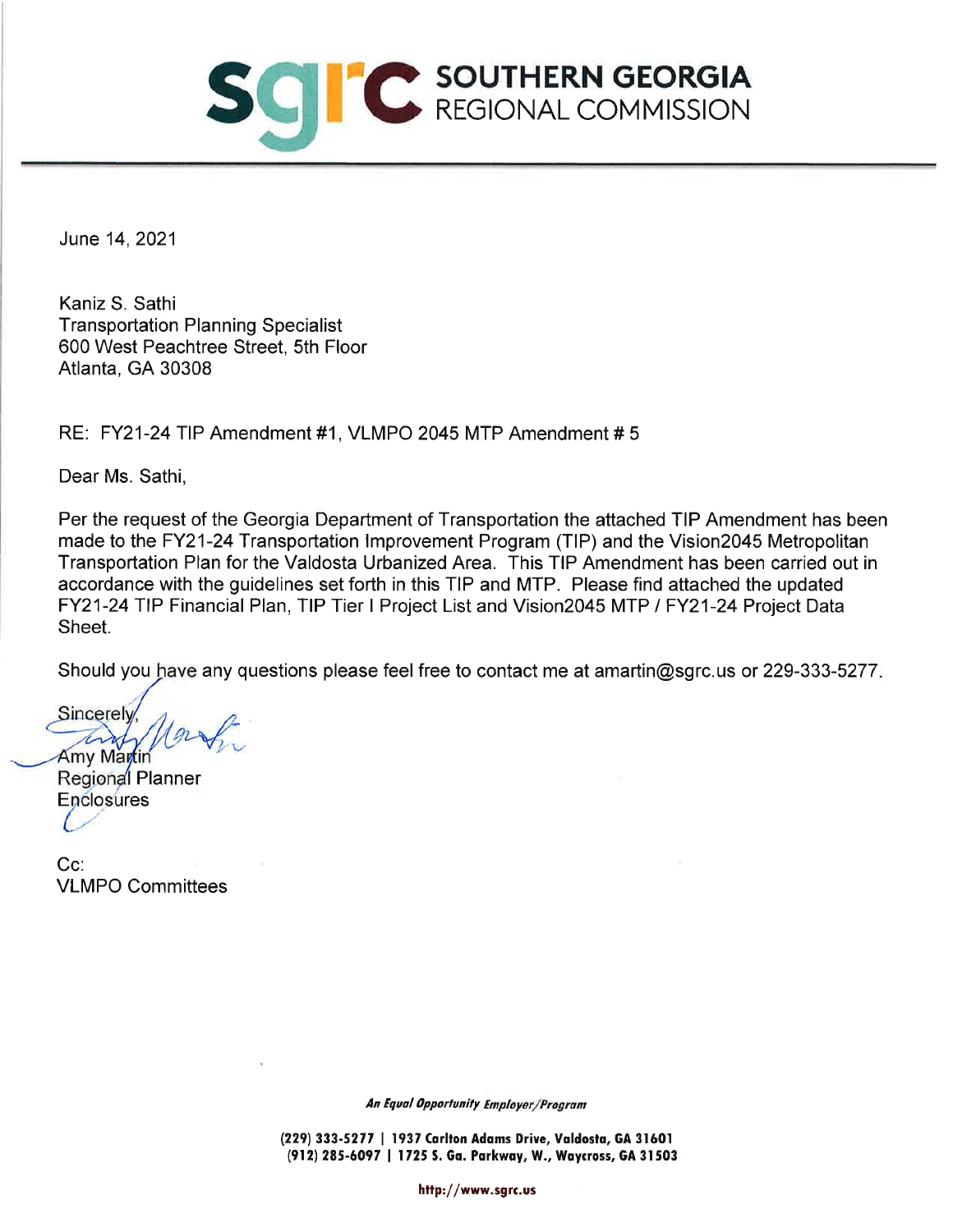|                |                                                                                  | <b>FY2021-2024 Transportation Improvement Program</b><br>Valdosta-Lowndes Metropolitan Planning Organization -- Valdosta, Georgia Urbanized Area |                |                  |                  |      |            |                                    |                     |                   |                   |                                     |                                                            |                                  |
|----------------|----------------------------------------------------------------------------------|--------------------------------------------------------------------------------------------------------------------------------------------------|----------------|------------------|------------------|------|------------|------------------------------------|---------------------|-------------------|-------------------|-------------------------------------|------------------------------------------------------------|----------------------------------|
|                | Tier I Projects FY2021-2024 - Anticipated Expenditures by Fiscal Year and Source |                                                                                                                                                  |                |                  |                  |      |            |                                    |                     |                   |                   |                                     |                                                            |                                  |
|                | PI#                                                                              | <b>VLMPO#</b>                                                                                                                                    | Sponsor        | <b>Fund Type</b> | <b>Fund Code</b> | Year | Phase      | <b>Description</b>                 | <b>Type of Work</b> | Federal \$        | State \$          | Local \$                            | Total Phase \$                                             | Total Project \$<br>(2040 LRTP)* |
| Current        | 0016898                                                                          | V016                                                                                                                                             | GDOT           | HB170            | HB170            | 2021 | <b>SCP</b> | South Valdosta Truck Bypass        | Scoping             |                   | $1,000,000.00$ \$ |                                     | 1,000,000.00                                               | 1,000,000.00                     |
| <b>New</b>     | 0016898                                                                          | <b>V016</b>                                                                                                                                      | <b>GDOT</b>    | <b>HB170</b>     | <b>HB170</b>     | 2021 | <b>SCP</b> | <b>South Valdosta Truck Bypass</b> | <b>Scoping</b>      |                   |                   | <b>Removed due to AUTHORIZATION</b> |                                                            |                                  |
| <b>Current</b> | 0010298                                                                          | G019                                                                                                                                             | Lowndes        | <b>NHPP</b>      | Z001             | 2024 | ROW        | I-75 @SR 133 - Phase II            | Interchange         | 8,365,600.01   \$ | 2,091,400.00 \$   |                                     |                                                            | 10,457,000.01   \$ 31,052,882.00 |
| <b>New</b>     | 0010298                                                                          | G019                                                                                                                                             | <b>Lowndes</b> | <b>NHPP</b>      | <b>Z001</b>      | 2024 | <b>ROW</b> | 1-75 @SR 133 - Phase II            | Interchange         |                   |                   |                                     | Removed due to becoming a LR project out of STIP/TIP years |                                  |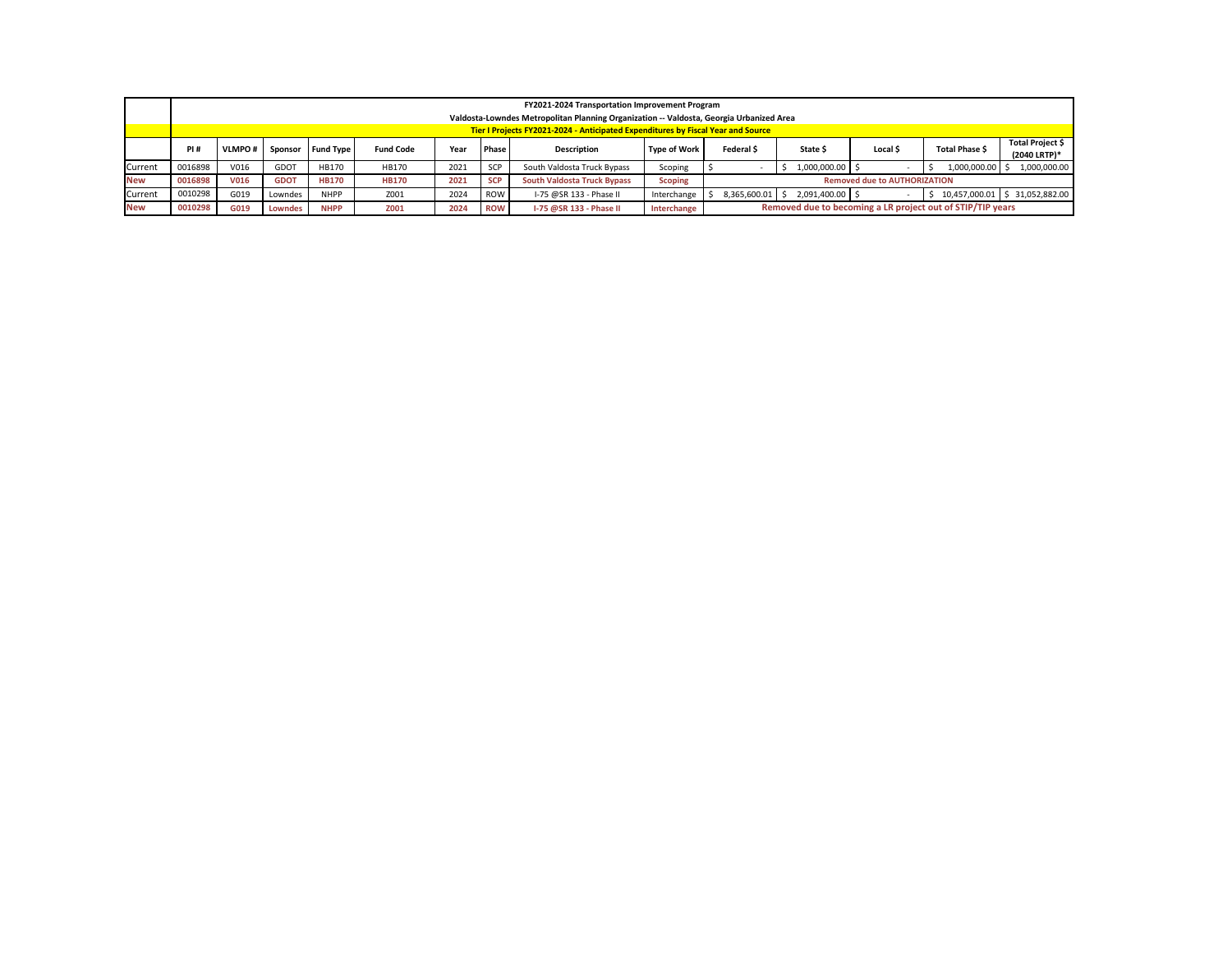|         |                                                                                  |             |                     |                        |                    |                      | FY2021-2024 Transportation Improvement Program                                          |                                                                                    |                          |                                  |                              |                         |                                   |
|---------|----------------------------------------------------------------------------------|-------------|---------------------|------------------------|--------------------|----------------------|-----------------------------------------------------------------------------------------|------------------------------------------------------------------------------------|--------------------------|----------------------------------|------------------------------|-------------------------|-----------------------------------|
|         |                                                                                  |             |                     |                        |                    |                      | Valdosta-Lowndes Metropolitan Planning Organization -- Valdosta, Georgia Urbanized Area |                                                                                    |                          |                                  |                              |                         |                                   |
|         | Tier I Projects FY2021-2024 - Anticipated Expenditures by Fiscal Year and Source |             |                     |                        |                    |                      |                                                                                         |                                                                                    |                          |                                  |                              |                         |                                   |
| PI#     | VLMPO#                                                                           | Sponsor     | Fund<br><b>Type</b> | <b>Fund Code</b>       | Year               | Phase                | <b>Description</b>                                                                      | <b>Type of Work</b>                                                                | Federal \$               | State \$                         | Local \$                     | Total Phase \$          | Total Project \$<br>(Vision2045)* |
| 0010297 | G016                                                                             | Lowndes     | Local               | TIA                    | 2021               | <b>CST</b>           | I-75 @ SR 31 - Phase II (Exit 11)                                                       | Interchange                                                                        |                          |                                  | 19,445,000.00                | 19,445,000.00           | 40,638,318.10                     |
| 0010297 | G017                                                                             | GDOT        | <b>NHPP</b>         | Z001                   | 2021               | <b>CST</b>           | I-75 @ SR 31 - Phase II (Exit 11)                                                       | Interchange                                                                        | 5,090,636.00<br>S.       | \$1,272,659.00                   |                              | 6,363,296.00            | 40,638,318.10                     |
| 0010297 | G018                                                                             | GDOT        | <b>NHPP</b>         | Z001                   | 2021               | UTL                  | I-75 @ SR 31 - Phase II (Exit 11)                                                       | Interchange                                                                        | 133,538.00               | $33,385.00$ \$                   |                              | 166,923.00              | 40,638,318.10<br>Ŝ.               |
| 0010298 | G019                                                                             | Lowndes     | GDOT                | HB170                  | 2021               | PE                   | I-75 @ SR 133 - Phase II                                                                | Interchange                                                                        | $\overline{\phantom{a}}$ | $\frac{1}{2}$ ,000,000.00 \$     |                              | 2,000,000.00            | 31,052,882.00<br><sup>5</sup>     |
| 0013987 | L019                                                                             | GDOT        | GDOT                | 41633<br>(State Bonds) | 2021               | <b>CST</b>           | CR 274/CS 1078/Lake Park Belleville Rd from<br>SR 7 to I-75                             | Widening                                                                           |                          | $$14,035,420.00$ $$$             |                              | 14,035,420.00 \$        | 39,854,362.82                     |
| 0013987 | L019                                                                             | GDOT        | GDOT                | 41633<br>(State Bonds) | 2021               | UTL                  | CR 274/CS 1078/Lake Park Belleville Rd from<br>SR 7 to I-75                             | Widening                                                                           |                          | $$1,465,500.00$ $$$              |                              | 1,465,500.00            | 39,854,362.82<br>S.               |
| 0015614 | L022                                                                             | Lowndes     | <b>STP</b>          | Z233                   | 2021               | <b>ROW</b>           | CR 136/Old Quitman Rd @ CSX #637487Y<br>6mi W of Valdosta                               | <b>Bridge</b>                                                                      | 56,000.00                | $14,000.00$   \$                 |                              | 70,000.00               | 2,434,346.01                      |
|         |                                                                                  |             |                     |                        | <b>FY2021 Tota</b> |                      |                                                                                         | $\frac{1}{2}$ 5,280,174.00 $\frac{1}{2}$ 18,820,964.00 $\frac{1}{2}$ 19,445,000.00 |                          | 43,546,139.00   \$113,979,908.93 |                              |                         |                                   |
| 0014134 | V075                                                                             | Valdosta    | GDOT                | HB170                  | 2022               | <b>CST</b>           | CS 1517/Jerry Jones Drive                                                               | <b>Turn Lanes</b>                                                                  |                          | $$12,591,656.00$ $$$             |                              | 12,591,656.00           | 24,544,879.00<br>S.               |
| 0014134 | V076                                                                             | Valdosta    | GDOT                | HB170                  | 2022               | UTL                  | CS 1517/Jerry Jones Drive                                                               | <b>Turn Lanes</b>                                                                  |                          | $202,000.00$ \$                  |                              | 202,000.00 \$           | 24,544,879.00                     |
| 0014485 | G040                                                                             | GDOT        | GDOT                | HB170                  | 2022               |                      | ROW   SR 31 from SR 7 / Lowndes to SR 135/Lanier   Passing Lanes   \$                   |                                                                                    |                          | 810,000.00<br>S.                 |                              | Š.<br>$810,000.00$   \$ | 12,099,490.02                     |
|         |                                                                                  |             |                     |                        |                    |                      |                                                                                         | FY2022 Total $\vert$ \$                                                            | $\sim$                   | $$13,603,656.00$ \ \$            |                              | 13,603,656.00<br>S.     | 24,544,879.00<br>S.               |
| 0015614 | L022                                                                             | Lowndes     | <b>STP</b>          | Z233                   | 2023               | <b>CST</b>           | CR 136/Old Quitman Rd @ CSX #637487Y<br>6mi W of Valdosta                               | <b>Bridge</b>                                                                      | \$1,120,000.00           | 280,000.00 \$<br>-S              |                              | 1,400,000.00            | 2,434,346.01<br>S.                |
| 0014485 | G040                                                                             | <b>GDOT</b> | GDOT                | HB170                  | 2023               | <b>CST</b>           | SR 31 from SR 7 / Lowndes to SR 135/Lanier   Passing Lanes   \$                         |                                                                                    |                          | $$4,643,730.00$ $$$              |                              | 4,643,730.00<br>S.      | 12,099,490.02<br>Ŝ.               |
|         |                                                                                  |             |                     |                        |                    | <b>FY 2023 Total</b> | 1,120,000.00<br>S.                                                                      | $4,923,730.00$ \$                                                                  |                          | 6,043,730.00                     | 2,434,346.01                 |                         |                                   |
| 0010295 | G502                                                                             | GDOT        | STP                 | Z232                   | 2024               | <b>SCP</b>           | I-75 @ 376 - Phase II                                                                   | Interchange                                                                        | 1,200,000.00             | $300,000.00$ $\frac{1}{5}$       |                              | 1,500,000.00            | 36,070,880.02                     |
| 0010296 | G503                                                                             | GDOT        | <b>STP</b>          | Z232                   | 2024               | <b>SCP</b>           | I-75 @ CR 783/ Loch Laurel Road- Phase II                                               | <b>Bridge</b>                                                                      | 1,200,000.00             | $300,000.00$ \$                  |                              | 1,500,000.00            | 4,851,073.02                      |
|         |                                                                                  |             |                     |                        |                    |                      |                                                                                         | FY2024 Total                                                                       | 2,400,000.00<br><b>S</b> | $600,000.00$ $\frac{1}{5}$       |                              | 3,000,000.00            | 40,921,953.04                     |
|         |                                                                                  |             |                     |                        |                    |                      |                                                                                         | Total $\vert$ \$                                                                   |                          | 8,800,174.00 \$37,948,350.00     | 19,445,000.00<br>S.          | 66,193,525.00           | \$181,881,086.98                  |
|         |                                                                                  |             |                     |                        |                    |                      |                                                                                         |                                                                                    |                          |                                  | Total Tier I Program Cost \$ | 66,193,525.00           |                                   |

**\$ -**

\* Total Project \$ (2045 MTP) - This column is shown to illustrate the total project cost for all phases included in the 2045 (and previous)Metropolitan Transportation Plan and is provided for informational purposes only

**\$ 66,193,525.00 Total Tier I Program Anticipated Revenue Less Locally Funded Projects**

**Difference**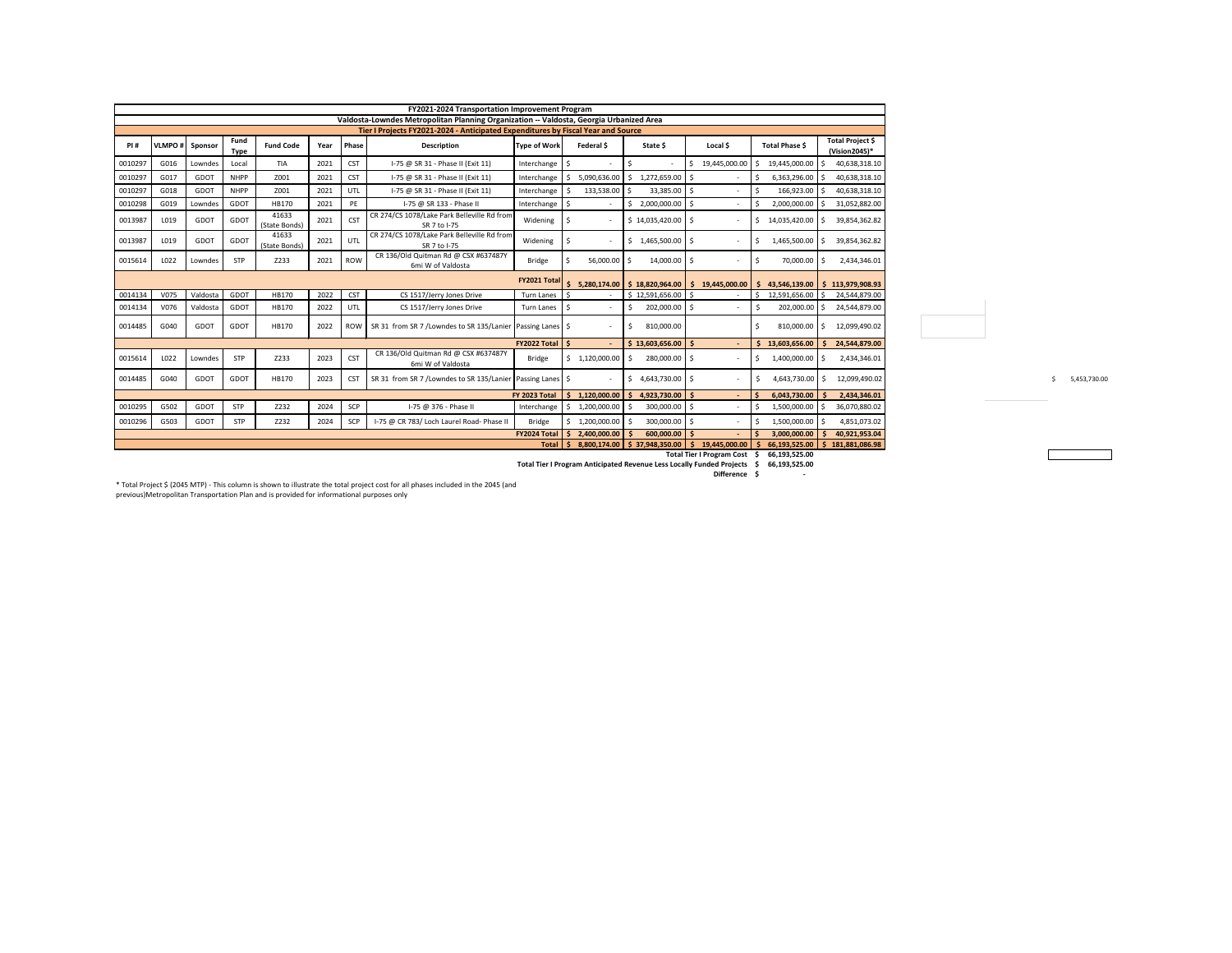| Anticipated Revenue FY2021-2024, all amounts include Federal, State and Local Funds, unless noted otherwise<br>Tier I or Lump<br><b>FY2023</b><br>FY2024<br><b>Fund Type</b><br><b>Description of Funds</b><br>FY2021<br><b>FY2022</b><br><b>Total</b><br><b>Fund Code</b><br>Sum<br>-Ś<br>Z001<br>Tier 1<br>National Hwy Sys (road)<br>6,530,219.00<br>l \$<br>6,530,219.00<br>$\sim$<br>Z233<br>Tier 1<br>STP, Off-system Bridge<br>70,000.00<br>1,400,000.00<br>1,470,000.00<br>Tier 1<br>3,000,000.00<br>Z232<br><b>State Transportation</b><br>3,000,000.00<br>-S<br>Tier 1<br>HB170 State Funds<br>2,000,000.00<br>13,603,656.00<br>4,643,730.00<br>HB170<br>20,247,386.00<br>LOC<br>Tier 1 Local<br>100% Local Funded Projects/TIA<br>19,445,000.00<br>-S<br>19,445,000.00<br>41633<br>Tier 1<br><b>State Bond Funds</b><br>15,500,920.00<br>15,500,920.00<br>Total Tier I Revenue   \$<br>43,546,139.00<br>13,603,656.00<br>6,043,730.00<br>3,000,000.00<br>66,193,525.00<br><b>Group: Maintenance</b><br>159,000.00<br>159,000.00 \$<br>159,000.00 \$<br>159,000.00 \$<br>Z001<br>Lump Sum<br>Bridge Painting (Interstate)<br>636,000.00<br>Z001<br>Lump Sum<br>National Hwy Sys (Maintenance)<br>1,424,000.00<br>1,424,000.00 \$<br>875,000.00 \$<br>875,000.00 \$<br>4,598,000.00<br><b>Bridge Painting</b><br>Z240<br>80,000.00<br>80,000.00 \$<br>80,000.00 \$<br>$80,000.00$ \$<br>320,000.00<br>Lump Sum<br>Lump Sum<br>1,830,000.00<br>1,830,000.00 \$<br>1,830,000.00<br>$1,830,000.00$ \$<br>7,320,000.00<br>MULTI<br>Road Maintenance<br>I \$<br><b>Group: Low Impact Bridges</b><br>167,000.00 \$<br>167,000.00<br>167,000.00 \$<br>167,000.00<br>Z240<br>Lump Sum<br>Low Impact Bridges<br>668,000.00<br>Group: Safety/ Includes Railroad<br>Safety<br>796,000.00<br>796,000.00 \$<br>796,000.00 \$<br>796,000.00 \$<br>ZS30<br>Lump Sum<br>3,184,000.00<br><b>RRX Hazard Elimination</b><br>ZS40<br>50,000.00<br>$50,000.00$ \$<br>$50,000.00$ \$<br>$50,000.00$ \$<br>200,000.00<br>Lump Sum<br><b>ZS50</b><br>42,000.00 \$<br>42,000.00 \$<br>42,000.00 \$<br>Lump Sum<br>Railroad Crossing Protection Devices<br>42,000.00<br>168,000.00<br>Group: Operations / Operational Improvement / Signal Upgrades<br>414,000.00 \$<br>414,000.00<br>414,000.00<br>414,000.00 \$<br>Z240<br>Lump Sum<br>1,656,000.00<br><b>Construction Management</b><br>239,000.00 \$<br>Z240<br><b>Traffic Control Devices</b><br>239,000.00<br>239,000.00<br>l \$<br>239,000.00<br>956,000.00<br>Lump Sum<br>95,000.00 \$<br>95,000.00<br>$95,000.00$ \$<br><b>STP</b><br>Z240<br>Lump Sum<br>95,000.00<br>∣ <<br>380,000.00<br>Operational<br><b>Group: Roadway/Interchange Lighting</b><br>8,000.00 \$<br>8,000.00 \$<br>8,000.00<br>$8,000.00$ \$<br><b>NHPP</b><br>Z001<br>Roadway Lighting<br>32,000.00<br>Lump Sum<br>Group: Rights of Way - Protective Buying and Hardship Acquisitions<br>12,000.00<br>$12,000.00$ \$<br>12,000.00<br>$12,000.00$ \$<br>Z240<br><b>RW Protective Buying</b><br>48,000.00<br>Lump Sum<br><b>Group: Transportation Enhancement Program</b><br>70,000 \$<br>\$<br>$\frac{1}{2}$<br>L220<br>-\$<br>70,000.00<br>Lump Sum<br><b>Transportation Enhancements</b><br><b>Group: Transportation Alternatives Program</b><br>Safe Routes to School<br>  \$<br>Z290<br>Lump Sum<br>l \$<br>- Ś<br>$\sim$<br>$\sim$<br><b>Group: Wetland Mitigation</b><br>10,000.00<br>$10,000.00$ \$<br>$10,000.00$ \$<br>$10,000.00$ \$<br>Z240<br>Lump Sum<br><b>Wetland Mitigation</b><br>40,000.00<br>-S<br>$5,326,000.00$ \$<br>4,777,000.00 \$<br>$4,777,000.00$ \$<br>Total Lump Sum Revenue \$<br>5,396,000.00<br>20,276,000.00<br>S.<br>48,942,139.00<br>18,929,656.00 \$<br>10,820,730.00 \$<br>$7,777,000.00$ \$<br>Total Highway Revenue   \$<br>86,469,525.00<br><b>FTA</b><br>5307<br>Cap/Ops<br>1,760,060.00 \$<br>VLMPO Urban Transit CAP and OPS<br>1,266,743.00<br>1,760,060.00 \$<br>1,760,060.00 \$<br>6,546,923.00<br><b>FTA</b><br>Capital<br><b>Elderly and Disabled CAP</b><br>5310<br>l \$<br>$\sim$<br>$\sim$<br>$\sim$<br>$\sim$<br>Elderly and Disabled (Urban)<br>168,571.00<br>168,571.00 \$<br>168,571.00 \$<br>168,571.00 \$<br><b>FTA</b><br>Operations<br>674,284.00<br>5310<br><b>FTA</b><br>674,283.00 \$<br>Elderly and Disabled (Rural)<br>674,283.00 \$<br>674,283.00 \$<br>2,697,132.00<br>5310<br>Operations<br>674,283.00<br>10,897.00 \$<br>10,897.00 \$<br><b>FTA</b><br>Capital<br>Berrien Co. Rural Transit<br>$5,448.00$ \$<br>27,242.00<br>5311<br><b>FTA</b><br>64,434.00 \$<br>64,434.00 \$<br>$64,434.00$ \$<br>5311<br>Berrien Co. Rural Transit<br>64,434.00<br>257,736.00<br>Operations<br>28,129.00 \$<br><b>FTA</b><br>28,129.00<br>28,129.00 \$<br>5311<br>Capital<br>Brooks Co. Rural Transit<br>84,387.00<br><b>FTA</b><br>281,288.00<br>281,288.00 \$<br>281,288.00 \$<br>Brooks Co. Rural Transit<br>281,288.00 \$<br>5311<br>Operations<br>1,125,152.00<br>184,357.00 \$<br>184,357.00 \$<br>184,357.00 \$<br><b>FTA</b><br>Capital<br>Lowndes Co. Rural Transit<br>184,357.00<br>737,428.00<br>5311<br><b>FTA</b><br>368,714.00 \$<br>368,714.00 \$<br>368,714.00 \$<br>5311<br>Lowndes Co. Rural Transit<br>368,714.00<br>1,474,856.00<br>Operations<br>$3,540,733.00$ \$<br>$3,535,284.00$ \$<br>$3,540,733.00$ \$<br>Total Transit Revenue   \$<br>3,008,390.00<br>13,625,140.00<br>51,950,529.00<br>22,470,389.00 \$<br>14,356,014.00 \$<br>$11,317,733.00$ \$<br>100,094,665.00<br>Grand Total Anticipated Revenue \$ |              |  |  |  |  | FY2021-2024 Transportation Improvement Program - VLMPO - Valdosta, GA Urbanized Area |  |  |  |  |
|-------------------------------------------------------------------------------------------------------------------------------------------------------------------------------------------------------------------------------------------------------------------------------------------------------------------------------------------------------------------------------------------------------------------------------------------------------------------------------------------------------------------------------------------------------------------------------------------------------------------------------------------------------------------------------------------------------------------------------------------------------------------------------------------------------------------------------------------------------------------------------------------------------------------------------------------------------------------------------------------------------------------------------------------------------------------------------------------------------------------------------------------------------------------------------------------------------------------------------------------------------------------------------------------------------------------------------------------------------------------------------------------------------------------------------------------------------------------------------------------------------------------------------------------------------------------------------------------------------------------------------------------------------------------------------------------------------------------------------------------------------------------------------------------------------------------------------------------------------------------------------------------------------------------------------------------------------------------------------------------------------------------------------------------------------------------------------------------------------------------------------------------------------------------------------------------------------------------------------------------------------------------------------------------------------------------------------------------------------------------------------------------------------------------------------------------------------------------------------------------------------------------------------------------------------------------------------------------------------------------------------------------------------------------------------------------------------------------------------------------------------------------------------------------------------------------------------------------------------------------------------------------------------------------------------------------------------------------------------------------------------------------------------------------------------------------------------------------------------------------------------------------------------------------------------------------------------------------------------------------------------------------------------------------------------------------------------------------------------------------------------------------------------------------------------------------------------------------------------------------------------------------------------------------------------------------------------------------------------------------------------------------------------------------------------------------------------------------------------------------------------------------------------------------------------------------------------------------------------------------------------------------------------------------------------------------------------------------------------------------------------------------------------------------------------------------------------------------------------------------------------------------------------------------------------------------------------------------------------------------------------------------------------------------------------------------------------------------------------------------------------------------------------------------------------------------------------------------------------------------------------------------------------------------------------------------------------------------------------------------------------------------------------------------------------------------------------------------------------------------------------------------------------------------------------------------------------------------------------------------------------------------------------------------------------------------------------------------------------------------------------------------------------------------------------------------------------------------------------------------------------------------------------------------------------------------------------------------------------------------------------------------------------------------------------------------------------------------------------------------------------------------------------------------------------------------------------------------------------------------------------------|--------------|--|--|--|--|--------------------------------------------------------------------------------------|--|--|--|--|
|                                                                                                                                                                                                                                                                                                                                                                                                                                                                                                                                                                                                                                                                                                                                                                                                                                                                                                                                                                                                                                                                                                                                                                                                                                                                                                                                                                                                                                                                                                                                                                                                                                                                                                                                                                                                                                                                                                                                                                                                                                                                                                                                                                                                                                                                                                                                                                                                                                                                                                                                                                                                                                                                                                                                                                                                                                                                                                                                                                                                                                                                                                                                                                                                                                                                                                                                                                                                                                                                                                                                                                                                                                                                                                                                                                                                                                                                                                                                                                                                                                                                                                                                                                                                                                                                                                                                                                                                                                                                                                                                                                                                                                                                                                                                                                                                                                                                                                                                                                                                                                                                                                                                                                                                                                                                                                                                                                                                                                                                                                             |              |  |  |  |  |                                                                                      |  |  |  |  |
|                                                                                                                                                                                                                                                                                                                                                                                                                                                                                                                                                                                                                                                                                                                                                                                                                                                                                                                                                                                                                                                                                                                                                                                                                                                                                                                                                                                                                                                                                                                                                                                                                                                                                                                                                                                                                                                                                                                                                                                                                                                                                                                                                                                                                                                                                                                                                                                                                                                                                                                                                                                                                                                                                                                                                                                                                                                                                                                                                                                                                                                                                                                                                                                                                                                                                                                                                                                                                                                                                                                                                                                                                                                                                                                                                                                                                                                                                                                                                                                                                                                                                                                                                                                                                                                                                                                                                                                                                                                                                                                                                                                                                                                                                                                                                                                                                                                                                                                                                                                                                                                                                                                                                                                                                                                                                                                                                                                                                                                                                                             |              |  |  |  |  |                                                                                      |  |  |  |  |
|                                                                                                                                                                                                                                                                                                                                                                                                                                                                                                                                                                                                                                                                                                                                                                                                                                                                                                                                                                                                                                                                                                                                                                                                                                                                                                                                                                                                                                                                                                                                                                                                                                                                                                                                                                                                                                                                                                                                                                                                                                                                                                                                                                                                                                                                                                                                                                                                                                                                                                                                                                                                                                                                                                                                                                                                                                                                                                                                                                                                                                                                                                                                                                                                                                                                                                                                                                                                                                                                                                                                                                                                                                                                                                                                                                                                                                                                                                                                                                                                                                                                                                                                                                                                                                                                                                                                                                                                                                                                                                                                                                                                                                                                                                                                                                                                                                                                                                                                                                                                                                                                                                                                                                                                                                                                                                                                                                                                                                                                                                             | <b>NHPP</b>  |  |  |  |  |                                                                                      |  |  |  |  |
|                                                                                                                                                                                                                                                                                                                                                                                                                                                                                                                                                                                                                                                                                                                                                                                                                                                                                                                                                                                                                                                                                                                                                                                                                                                                                                                                                                                                                                                                                                                                                                                                                                                                                                                                                                                                                                                                                                                                                                                                                                                                                                                                                                                                                                                                                                                                                                                                                                                                                                                                                                                                                                                                                                                                                                                                                                                                                                                                                                                                                                                                                                                                                                                                                                                                                                                                                                                                                                                                                                                                                                                                                                                                                                                                                                                                                                                                                                                                                                                                                                                                                                                                                                                                                                                                                                                                                                                                                                                                                                                                                                                                                                                                                                                                                                                                                                                                                                                                                                                                                                                                                                                                                                                                                                                                                                                                                                                                                                                                                                             | <b>STP</b>   |  |  |  |  |                                                                                      |  |  |  |  |
|                                                                                                                                                                                                                                                                                                                                                                                                                                                                                                                                                                                                                                                                                                                                                                                                                                                                                                                                                                                                                                                                                                                                                                                                                                                                                                                                                                                                                                                                                                                                                                                                                                                                                                                                                                                                                                                                                                                                                                                                                                                                                                                                                                                                                                                                                                                                                                                                                                                                                                                                                                                                                                                                                                                                                                                                                                                                                                                                                                                                                                                                                                                                                                                                                                                                                                                                                                                                                                                                                                                                                                                                                                                                                                                                                                                                                                                                                                                                                                                                                                                                                                                                                                                                                                                                                                                                                                                                                                                                                                                                                                                                                                                                                                                                                                                                                                                                                                                                                                                                                                                                                                                                                                                                                                                                                                                                                                                                                                                                                                             | <b>STP</b>   |  |  |  |  |                                                                                      |  |  |  |  |
|                                                                                                                                                                                                                                                                                                                                                                                                                                                                                                                                                                                                                                                                                                                                                                                                                                                                                                                                                                                                                                                                                                                                                                                                                                                                                                                                                                                                                                                                                                                                                                                                                                                                                                                                                                                                                                                                                                                                                                                                                                                                                                                                                                                                                                                                                                                                                                                                                                                                                                                                                                                                                                                                                                                                                                                                                                                                                                                                                                                                                                                                                                                                                                                                                                                                                                                                                                                                                                                                                                                                                                                                                                                                                                                                                                                                                                                                                                                                                                                                                                                                                                                                                                                                                                                                                                                                                                                                                                                                                                                                                                                                                                                                                                                                                                                                                                                                                                                                                                                                                                                                                                                                                                                                                                                                                                                                                                                                                                                                                                             | State        |  |  |  |  |                                                                                      |  |  |  |  |
|                                                                                                                                                                                                                                                                                                                                                                                                                                                                                                                                                                                                                                                                                                                                                                                                                                                                                                                                                                                                                                                                                                                                                                                                                                                                                                                                                                                                                                                                                                                                                                                                                                                                                                                                                                                                                                                                                                                                                                                                                                                                                                                                                                                                                                                                                                                                                                                                                                                                                                                                                                                                                                                                                                                                                                                                                                                                                                                                                                                                                                                                                                                                                                                                                                                                                                                                                                                                                                                                                                                                                                                                                                                                                                                                                                                                                                                                                                                                                                                                                                                                                                                                                                                                                                                                                                                                                                                                                                                                                                                                                                                                                                                                                                                                                                                                                                                                                                                                                                                                                                                                                                                                                                                                                                                                                                                                                                                                                                                                                                             | Local        |  |  |  |  |                                                                                      |  |  |  |  |
|                                                                                                                                                                                                                                                                                                                                                                                                                                                                                                                                                                                                                                                                                                                                                                                                                                                                                                                                                                                                                                                                                                                                                                                                                                                                                                                                                                                                                                                                                                                                                                                                                                                                                                                                                                                                                                                                                                                                                                                                                                                                                                                                                                                                                                                                                                                                                                                                                                                                                                                                                                                                                                                                                                                                                                                                                                                                                                                                                                                                                                                                                                                                                                                                                                                                                                                                                                                                                                                                                                                                                                                                                                                                                                                                                                                                                                                                                                                                                                                                                                                                                                                                                                                                                                                                                                                                                                                                                                                                                                                                                                                                                                                                                                                                                                                                                                                                                                                                                                                                                                                                                                                                                                                                                                                                                                                                                                                                                                                                                                             | <b>State</b> |  |  |  |  |                                                                                      |  |  |  |  |
|                                                                                                                                                                                                                                                                                                                                                                                                                                                                                                                                                                                                                                                                                                                                                                                                                                                                                                                                                                                                                                                                                                                                                                                                                                                                                                                                                                                                                                                                                                                                                                                                                                                                                                                                                                                                                                                                                                                                                                                                                                                                                                                                                                                                                                                                                                                                                                                                                                                                                                                                                                                                                                                                                                                                                                                                                                                                                                                                                                                                                                                                                                                                                                                                                                                                                                                                                                                                                                                                                                                                                                                                                                                                                                                                                                                                                                                                                                                                                                                                                                                                                                                                                                                                                                                                                                                                                                                                                                                                                                                                                                                                                                                                                                                                                                                                                                                                                                                                                                                                                                                                                                                                                                                                                                                                                                                                                                                                                                                                                                             |              |  |  |  |  |                                                                                      |  |  |  |  |
|                                                                                                                                                                                                                                                                                                                                                                                                                                                                                                                                                                                                                                                                                                                                                                                                                                                                                                                                                                                                                                                                                                                                                                                                                                                                                                                                                                                                                                                                                                                                                                                                                                                                                                                                                                                                                                                                                                                                                                                                                                                                                                                                                                                                                                                                                                                                                                                                                                                                                                                                                                                                                                                                                                                                                                                                                                                                                                                                                                                                                                                                                                                                                                                                                                                                                                                                                                                                                                                                                                                                                                                                                                                                                                                                                                                                                                                                                                                                                                                                                                                                                                                                                                                                                                                                                                                                                                                                                                                                                                                                                                                                                                                                                                                                                                                                                                                                                                                                                                                                                                                                                                                                                                                                                                                                                                                                                                                                                                                                                                             |              |  |  |  |  |                                                                                      |  |  |  |  |
|                                                                                                                                                                                                                                                                                                                                                                                                                                                                                                                                                                                                                                                                                                                                                                                                                                                                                                                                                                                                                                                                                                                                                                                                                                                                                                                                                                                                                                                                                                                                                                                                                                                                                                                                                                                                                                                                                                                                                                                                                                                                                                                                                                                                                                                                                                                                                                                                                                                                                                                                                                                                                                                                                                                                                                                                                                                                                                                                                                                                                                                                                                                                                                                                                                                                                                                                                                                                                                                                                                                                                                                                                                                                                                                                                                                                                                                                                                                                                                                                                                                                                                                                                                                                                                                                                                                                                                                                                                                                                                                                                                                                                                                                                                                                                                                                                                                                                                                                                                                                                                                                                                                                                                                                                                                                                                                                                                                                                                                                                                             | <b>NHPP</b>  |  |  |  |  |                                                                                      |  |  |  |  |
|                                                                                                                                                                                                                                                                                                                                                                                                                                                                                                                                                                                                                                                                                                                                                                                                                                                                                                                                                                                                                                                                                                                                                                                                                                                                                                                                                                                                                                                                                                                                                                                                                                                                                                                                                                                                                                                                                                                                                                                                                                                                                                                                                                                                                                                                                                                                                                                                                                                                                                                                                                                                                                                                                                                                                                                                                                                                                                                                                                                                                                                                                                                                                                                                                                                                                                                                                                                                                                                                                                                                                                                                                                                                                                                                                                                                                                                                                                                                                                                                                                                                                                                                                                                                                                                                                                                                                                                                                                                                                                                                                                                                                                                                                                                                                                                                                                                                                                                                                                                                                                                                                                                                                                                                                                                                                                                                                                                                                                                                                                             | <b>NHPP</b>  |  |  |  |  |                                                                                      |  |  |  |  |
|                                                                                                                                                                                                                                                                                                                                                                                                                                                                                                                                                                                                                                                                                                                                                                                                                                                                                                                                                                                                                                                                                                                                                                                                                                                                                                                                                                                                                                                                                                                                                                                                                                                                                                                                                                                                                                                                                                                                                                                                                                                                                                                                                                                                                                                                                                                                                                                                                                                                                                                                                                                                                                                                                                                                                                                                                                                                                                                                                                                                                                                                                                                                                                                                                                                                                                                                                                                                                                                                                                                                                                                                                                                                                                                                                                                                                                                                                                                                                                                                                                                                                                                                                                                                                                                                                                                                                                                                                                                                                                                                                                                                                                                                                                                                                                                                                                                                                                                                                                                                                                                                                                                                                                                                                                                                                                                                                                                                                                                                                                             | <b>STP</b>   |  |  |  |  |                                                                                      |  |  |  |  |
|                                                                                                                                                                                                                                                                                                                                                                                                                                                                                                                                                                                                                                                                                                                                                                                                                                                                                                                                                                                                                                                                                                                                                                                                                                                                                                                                                                                                                                                                                                                                                                                                                                                                                                                                                                                                                                                                                                                                                                                                                                                                                                                                                                                                                                                                                                                                                                                                                                                                                                                                                                                                                                                                                                                                                                                                                                                                                                                                                                                                                                                                                                                                                                                                                                                                                                                                                                                                                                                                                                                                                                                                                                                                                                                                                                                                                                                                                                                                                                                                                                                                                                                                                                                                                                                                                                                                                                                                                                                                                                                                                                                                                                                                                                                                                                                                                                                                                                                                                                                                                                                                                                                                                                                                                                                                                                                                                                                                                                                                                                             | NHPP/STP     |  |  |  |  |                                                                                      |  |  |  |  |
|                                                                                                                                                                                                                                                                                                                                                                                                                                                                                                                                                                                                                                                                                                                                                                                                                                                                                                                                                                                                                                                                                                                                                                                                                                                                                                                                                                                                                                                                                                                                                                                                                                                                                                                                                                                                                                                                                                                                                                                                                                                                                                                                                                                                                                                                                                                                                                                                                                                                                                                                                                                                                                                                                                                                                                                                                                                                                                                                                                                                                                                                                                                                                                                                                                                                                                                                                                                                                                                                                                                                                                                                                                                                                                                                                                                                                                                                                                                                                                                                                                                                                                                                                                                                                                                                                                                                                                                                                                                                                                                                                                                                                                                                                                                                                                                                                                                                                                                                                                                                                                                                                                                                                                                                                                                                                                                                                                                                                                                                                                             |              |  |  |  |  |                                                                                      |  |  |  |  |
|                                                                                                                                                                                                                                                                                                                                                                                                                                                                                                                                                                                                                                                                                                                                                                                                                                                                                                                                                                                                                                                                                                                                                                                                                                                                                                                                                                                                                                                                                                                                                                                                                                                                                                                                                                                                                                                                                                                                                                                                                                                                                                                                                                                                                                                                                                                                                                                                                                                                                                                                                                                                                                                                                                                                                                                                                                                                                                                                                                                                                                                                                                                                                                                                                                                                                                                                                                                                                                                                                                                                                                                                                                                                                                                                                                                                                                                                                                                                                                                                                                                                                                                                                                                                                                                                                                                                                                                                                                                                                                                                                                                                                                                                                                                                                                                                                                                                                                                                                                                                                                                                                                                                                                                                                                                                                                                                                                                                                                                                                                             | <b>STP</b>   |  |  |  |  |                                                                                      |  |  |  |  |
|                                                                                                                                                                                                                                                                                                                                                                                                                                                                                                                                                                                                                                                                                                                                                                                                                                                                                                                                                                                                                                                                                                                                                                                                                                                                                                                                                                                                                                                                                                                                                                                                                                                                                                                                                                                                                                                                                                                                                                                                                                                                                                                                                                                                                                                                                                                                                                                                                                                                                                                                                                                                                                                                                                                                                                                                                                                                                                                                                                                                                                                                                                                                                                                                                                                                                                                                                                                                                                                                                                                                                                                                                                                                                                                                                                                                                                                                                                                                                                                                                                                                                                                                                                                                                                                                                                                                                                                                                                                                                                                                                                                                                                                                                                                                                                                                                                                                                                                                                                                                                                                                                                                                                                                                                                                                                                                                                                                                                                                                                                             |              |  |  |  |  |                                                                                      |  |  |  |  |
|                                                                                                                                                                                                                                                                                                                                                                                                                                                                                                                                                                                                                                                                                                                                                                                                                                                                                                                                                                                                                                                                                                                                                                                                                                                                                                                                                                                                                                                                                                                                                                                                                                                                                                                                                                                                                                                                                                                                                                                                                                                                                                                                                                                                                                                                                                                                                                                                                                                                                                                                                                                                                                                                                                                                                                                                                                                                                                                                                                                                                                                                                                                                                                                                                                                                                                                                                                                                                                                                                                                                                                                                                                                                                                                                                                                                                                                                                                                                                                                                                                                                                                                                                                                                                                                                                                                                                                                                                                                                                                                                                                                                                                                                                                                                                                                                                                                                                                                                                                                                                                                                                                                                                                                                                                                                                                                                                                                                                                                                                                             | <b>HSIP</b>  |  |  |  |  |                                                                                      |  |  |  |  |
|                                                                                                                                                                                                                                                                                                                                                                                                                                                                                                                                                                                                                                                                                                                                                                                                                                                                                                                                                                                                                                                                                                                                                                                                                                                                                                                                                                                                                                                                                                                                                                                                                                                                                                                                                                                                                                                                                                                                                                                                                                                                                                                                                                                                                                                                                                                                                                                                                                                                                                                                                                                                                                                                                                                                                                                                                                                                                                                                                                                                                                                                                                                                                                                                                                                                                                                                                                                                                                                                                                                                                                                                                                                                                                                                                                                                                                                                                                                                                                                                                                                                                                                                                                                                                                                                                                                                                                                                                                                                                                                                                                                                                                                                                                                                                                                                                                                                                                                                                                                                                                                                                                                                                                                                                                                                                                                                                                                                                                                                                                             | <b>HSIP</b>  |  |  |  |  |                                                                                      |  |  |  |  |
|                                                                                                                                                                                                                                                                                                                                                                                                                                                                                                                                                                                                                                                                                                                                                                                                                                                                                                                                                                                                                                                                                                                                                                                                                                                                                                                                                                                                                                                                                                                                                                                                                                                                                                                                                                                                                                                                                                                                                                                                                                                                                                                                                                                                                                                                                                                                                                                                                                                                                                                                                                                                                                                                                                                                                                                                                                                                                                                                                                                                                                                                                                                                                                                                                                                                                                                                                                                                                                                                                                                                                                                                                                                                                                                                                                                                                                                                                                                                                                                                                                                                                                                                                                                                                                                                                                                                                                                                                                                                                                                                                                                                                                                                                                                                                                                                                                                                                                                                                                                                                                                                                                                                                                                                                                                                                                                                                                                                                                                                                                             | <b>HSIP</b>  |  |  |  |  |                                                                                      |  |  |  |  |
|                                                                                                                                                                                                                                                                                                                                                                                                                                                                                                                                                                                                                                                                                                                                                                                                                                                                                                                                                                                                                                                                                                                                                                                                                                                                                                                                                                                                                                                                                                                                                                                                                                                                                                                                                                                                                                                                                                                                                                                                                                                                                                                                                                                                                                                                                                                                                                                                                                                                                                                                                                                                                                                                                                                                                                                                                                                                                                                                                                                                                                                                                                                                                                                                                                                                                                                                                                                                                                                                                                                                                                                                                                                                                                                                                                                                                                                                                                                                                                                                                                                                                                                                                                                                                                                                                                                                                                                                                                                                                                                                                                                                                                                                                                                                                                                                                                                                                                                                                                                                                                                                                                                                                                                                                                                                                                                                                                                                                                                                                                             |              |  |  |  |  |                                                                                      |  |  |  |  |
|                                                                                                                                                                                                                                                                                                                                                                                                                                                                                                                                                                                                                                                                                                                                                                                                                                                                                                                                                                                                                                                                                                                                                                                                                                                                                                                                                                                                                                                                                                                                                                                                                                                                                                                                                                                                                                                                                                                                                                                                                                                                                                                                                                                                                                                                                                                                                                                                                                                                                                                                                                                                                                                                                                                                                                                                                                                                                                                                                                                                                                                                                                                                                                                                                                                                                                                                                                                                                                                                                                                                                                                                                                                                                                                                                                                                                                                                                                                                                                                                                                                                                                                                                                                                                                                                                                                                                                                                                                                                                                                                                                                                                                                                                                                                                                                                                                                                                                                                                                                                                                                                                                                                                                                                                                                                                                                                                                                                                                                                                                             | <b>STP</b>   |  |  |  |  |                                                                                      |  |  |  |  |
|                                                                                                                                                                                                                                                                                                                                                                                                                                                                                                                                                                                                                                                                                                                                                                                                                                                                                                                                                                                                                                                                                                                                                                                                                                                                                                                                                                                                                                                                                                                                                                                                                                                                                                                                                                                                                                                                                                                                                                                                                                                                                                                                                                                                                                                                                                                                                                                                                                                                                                                                                                                                                                                                                                                                                                                                                                                                                                                                                                                                                                                                                                                                                                                                                                                                                                                                                                                                                                                                                                                                                                                                                                                                                                                                                                                                                                                                                                                                                                                                                                                                                                                                                                                                                                                                                                                                                                                                                                                                                                                                                                                                                                                                                                                                                                                                                                                                                                                                                                                                                                                                                                                                                                                                                                                                                                                                                                                                                                                                                                             | <b>STP</b>   |  |  |  |  |                                                                                      |  |  |  |  |
|                                                                                                                                                                                                                                                                                                                                                                                                                                                                                                                                                                                                                                                                                                                                                                                                                                                                                                                                                                                                                                                                                                                                                                                                                                                                                                                                                                                                                                                                                                                                                                                                                                                                                                                                                                                                                                                                                                                                                                                                                                                                                                                                                                                                                                                                                                                                                                                                                                                                                                                                                                                                                                                                                                                                                                                                                                                                                                                                                                                                                                                                                                                                                                                                                                                                                                                                                                                                                                                                                                                                                                                                                                                                                                                                                                                                                                                                                                                                                                                                                                                                                                                                                                                                                                                                                                                                                                                                                                                                                                                                                                                                                                                                                                                                                                                                                                                                                                                                                                                                                                                                                                                                                                                                                                                                                                                                                                                                                                                                                                             |              |  |  |  |  |                                                                                      |  |  |  |  |
|                                                                                                                                                                                                                                                                                                                                                                                                                                                                                                                                                                                                                                                                                                                                                                                                                                                                                                                                                                                                                                                                                                                                                                                                                                                                                                                                                                                                                                                                                                                                                                                                                                                                                                                                                                                                                                                                                                                                                                                                                                                                                                                                                                                                                                                                                                                                                                                                                                                                                                                                                                                                                                                                                                                                                                                                                                                                                                                                                                                                                                                                                                                                                                                                                                                                                                                                                                                                                                                                                                                                                                                                                                                                                                                                                                                                                                                                                                                                                                                                                                                                                                                                                                                                                                                                                                                                                                                                                                                                                                                                                                                                                                                                                                                                                                                                                                                                                                                                                                                                                                                                                                                                                                                                                                                                                                                                                                                                                                                                                                             |              |  |  |  |  |                                                                                      |  |  |  |  |
|                                                                                                                                                                                                                                                                                                                                                                                                                                                                                                                                                                                                                                                                                                                                                                                                                                                                                                                                                                                                                                                                                                                                                                                                                                                                                                                                                                                                                                                                                                                                                                                                                                                                                                                                                                                                                                                                                                                                                                                                                                                                                                                                                                                                                                                                                                                                                                                                                                                                                                                                                                                                                                                                                                                                                                                                                                                                                                                                                                                                                                                                                                                                                                                                                                                                                                                                                                                                                                                                                                                                                                                                                                                                                                                                                                                                                                                                                                                                                                                                                                                                                                                                                                                                                                                                                                                                                                                                                                                                                                                                                                                                                                                                                                                                                                                                                                                                                                                                                                                                                                                                                                                                                                                                                                                                                                                                                                                                                                                                                                             |              |  |  |  |  |                                                                                      |  |  |  |  |
|                                                                                                                                                                                                                                                                                                                                                                                                                                                                                                                                                                                                                                                                                                                                                                                                                                                                                                                                                                                                                                                                                                                                                                                                                                                                                                                                                                                                                                                                                                                                                                                                                                                                                                                                                                                                                                                                                                                                                                                                                                                                                                                                                                                                                                                                                                                                                                                                                                                                                                                                                                                                                                                                                                                                                                                                                                                                                                                                                                                                                                                                                                                                                                                                                                                                                                                                                                                                                                                                                                                                                                                                                                                                                                                                                                                                                                                                                                                                                                                                                                                                                                                                                                                                                                                                                                                                                                                                                                                                                                                                                                                                                                                                                                                                                                                                                                                                                                                                                                                                                                                                                                                                                                                                                                                                                                                                                                                                                                                                                                             |              |  |  |  |  |                                                                                      |  |  |  |  |
|                                                                                                                                                                                                                                                                                                                                                                                                                                                                                                                                                                                                                                                                                                                                                                                                                                                                                                                                                                                                                                                                                                                                                                                                                                                                                                                                                                                                                                                                                                                                                                                                                                                                                                                                                                                                                                                                                                                                                                                                                                                                                                                                                                                                                                                                                                                                                                                                                                                                                                                                                                                                                                                                                                                                                                                                                                                                                                                                                                                                                                                                                                                                                                                                                                                                                                                                                                                                                                                                                                                                                                                                                                                                                                                                                                                                                                                                                                                                                                                                                                                                                                                                                                                                                                                                                                                                                                                                                                                                                                                                                                                                                                                                                                                                                                                                                                                                                                                                                                                                                                                                                                                                                                                                                                                                                                                                                                                                                                                                                                             | <b>STP</b>   |  |  |  |  |                                                                                      |  |  |  |  |
|                                                                                                                                                                                                                                                                                                                                                                                                                                                                                                                                                                                                                                                                                                                                                                                                                                                                                                                                                                                                                                                                                                                                                                                                                                                                                                                                                                                                                                                                                                                                                                                                                                                                                                                                                                                                                                                                                                                                                                                                                                                                                                                                                                                                                                                                                                                                                                                                                                                                                                                                                                                                                                                                                                                                                                                                                                                                                                                                                                                                                                                                                                                                                                                                                                                                                                                                                                                                                                                                                                                                                                                                                                                                                                                                                                                                                                                                                                                                                                                                                                                                                                                                                                                                                                                                                                                                                                                                                                                                                                                                                                                                                                                                                                                                                                                                                                                                                                                                                                                                                                                                                                                                                                                                                                                                                                                                                                                                                                                                                                             |              |  |  |  |  |                                                                                      |  |  |  |  |
|                                                                                                                                                                                                                                                                                                                                                                                                                                                                                                                                                                                                                                                                                                                                                                                                                                                                                                                                                                                                                                                                                                                                                                                                                                                                                                                                                                                                                                                                                                                                                                                                                                                                                                                                                                                                                                                                                                                                                                                                                                                                                                                                                                                                                                                                                                                                                                                                                                                                                                                                                                                                                                                                                                                                                                                                                                                                                                                                                                                                                                                                                                                                                                                                                                                                                                                                                                                                                                                                                                                                                                                                                                                                                                                                                                                                                                                                                                                                                                                                                                                                                                                                                                                                                                                                                                                                                                                                                                                                                                                                                                                                                                                                                                                                                                                                                                                                                                                                                                                                                                                                                                                                                                                                                                                                                                                                                                                                                                                                                                             | TE           |  |  |  |  |                                                                                      |  |  |  |  |
|                                                                                                                                                                                                                                                                                                                                                                                                                                                                                                                                                                                                                                                                                                                                                                                                                                                                                                                                                                                                                                                                                                                                                                                                                                                                                                                                                                                                                                                                                                                                                                                                                                                                                                                                                                                                                                                                                                                                                                                                                                                                                                                                                                                                                                                                                                                                                                                                                                                                                                                                                                                                                                                                                                                                                                                                                                                                                                                                                                                                                                                                                                                                                                                                                                                                                                                                                                                                                                                                                                                                                                                                                                                                                                                                                                                                                                                                                                                                                                                                                                                                                                                                                                                                                                                                                                                                                                                                                                                                                                                                                                                                                                                                                                                                                                                                                                                                                                                                                                                                                                                                                                                                                                                                                                                                                                                                                                                                                                                                                                             |              |  |  |  |  |                                                                                      |  |  |  |  |
|                                                                                                                                                                                                                                                                                                                                                                                                                                                                                                                                                                                                                                                                                                                                                                                                                                                                                                                                                                                                                                                                                                                                                                                                                                                                                                                                                                                                                                                                                                                                                                                                                                                                                                                                                                                                                                                                                                                                                                                                                                                                                                                                                                                                                                                                                                                                                                                                                                                                                                                                                                                                                                                                                                                                                                                                                                                                                                                                                                                                                                                                                                                                                                                                                                                                                                                                                                                                                                                                                                                                                                                                                                                                                                                                                                                                                                                                                                                                                                                                                                                                                                                                                                                                                                                                                                                                                                                                                                                                                                                                                                                                                                                                                                                                                                                                                                                                                                                                                                                                                                                                                                                                                                                                                                                                                                                                                                                                                                                                                                             | <b>TAP</b>   |  |  |  |  |                                                                                      |  |  |  |  |
|                                                                                                                                                                                                                                                                                                                                                                                                                                                                                                                                                                                                                                                                                                                                                                                                                                                                                                                                                                                                                                                                                                                                                                                                                                                                                                                                                                                                                                                                                                                                                                                                                                                                                                                                                                                                                                                                                                                                                                                                                                                                                                                                                                                                                                                                                                                                                                                                                                                                                                                                                                                                                                                                                                                                                                                                                                                                                                                                                                                                                                                                                                                                                                                                                                                                                                                                                                                                                                                                                                                                                                                                                                                                                                                                                                                                                                                                                                                                                                                                                                                                                                                                                                                                                                                                                                                                                                                                                                                                                                                                                                                                                                                                                                                                                                                                                                                                                                                                                                                                                                                                                                                                                                                                                                                                                                                                                                                                                                                                                                             |              |  |  |  |  |                                                                                      |  |  |  |  |
|                                                                                                                                                                                                                                                                                                                                                                                                                                                                                                                                                                                                                                                                                                                                                                                                                                                                                                                                                                                                                                                                                                                                                                                                                                                                                                                                                                                                                                                                                                                                                                                                                                                                                                                                                                                                                                                                                                                                                                                                                                                                                                                                                                                                                                                                                                                                                                                                                                                                                                                                                                                                                                                                                                                                                                                                                                                                                                                                                                                                                                                                                                                                                                                                                                                                                                                                                                                                                                                                                                                                                                                                                                                                                                                                                                                                                                                                                                                                                                                                                                                                                                                                                                                                                                                                                                                                                                                                                                                                                                                                                                                                                                                                                                                                                                                                                                                                                                                                                                                                                                                                                                                                                                                                                                                                                                                                                                                                                                                                                                             | <b>STP</b>   |  |  |  |  |                                                                                      |  |  |  |  |
|                                                                                                                                                                                                                                                                                                                                                                                                                                                                                                                                                                                                                                                                                                                                                                                                                                                                                                                                                                                                                                                                                                                                                                                                                                                                                                                                                                                                                                                                                                                                                                                                                                                                                                                                                                                                                                                                                                                                                                                                                                                                                                                                                                                                                                                                                                                                                                                                                                                                                                                                                                                                                                                                                                                                                                                                                                                                                                                                                                                                                                                                                                                                                                                                                                                                                                                                                                                                                                                                                                                                                                                                                                                                                                                                                                                                                                                                                                                                                                                                                                                                                                                                                                                                                                                                                                                                                                                                                                                                                                                                                                                                                                                                                                                                                                                                                                                                                                                                                                                                                                                                                                                                                                                                                                                                                                                                                                                                                                                                                                             |              |  |  |  |  |                                                                                      |  |  |  |  |
|                                                                                                                                                                                                                                                                                                                                                                                                                                                                                                                                                                                                                                                                                                                                                                                                                                                                                                                                                                                                                                                                                                                                                                                                                                                                                                                                                                                                                                                                                                                                                                                                                                                                                                                                                                                                                                                                                                                                                                                                                                                                                                                                                                                                                                                                                                                                                                                                                                                                                                                                                                                                                                                                                                                                                                                                                                                                                                                                                                                                                                                                                                                                                                                                                                                                                                                                                                                                                                                                                                                                                                                                                                                                                                                                                                                                                                                                                                                                                                                                                                                                                                                                                                                                                                                                                                                                                                                                                                                                                                                                                                                                                                                                                                                                                                                                                                                                                                                                                                                                                                                                                                                                                                                                                                                                                                                                                                                                                                                                                                             |              |  |  |  |  |                                                                                      |  |  |  |  |
|                                                                                                                                                                                                                                                                                                                                                                                                                                                                                                                                                                                                                                                                                                                                                                                                                                                                                                                                                                                                                                                                                                                                                                                                                                                                                                                                                                                                                                                                                                                                                                                                                                                                                                                                                                                                                                                                                                                                                                                                                                                                                                                                                                                                                                                                                                                                                                                                                                                                                                                                                                                                                                                                                                                                                                                                                                                                                                                                                                                                                                                                                                                                                                                                                                                                                                                                                                                                                                                                                                                                                                                                                                                                                                                                                                                                                                                                                                                                                                                                                                                                                                                                                                                                                                                                                                                                                                                                                                                                                                                                                                                                                                                                                                                                                                                                                                                                                                                                                                                                                                                                                                                                                                                                                                                                                                                                                                                                                                                                                                             |              |  |  |  |  |                                                                                      |  |  |  |  |
|                                                                                                                                                                                                                                                                                                                                                                                                                                                                                                                                                                                                                                                                                                                                                                                                                                                                                                                                                                                                                                                                                                                                                                                                                                                                                                                                                                                                                                                                                                                                                                                                                                                                                                                                                                                                                                                                                                                                                                                                                                                                                                                                                                                                                                                                                                                                                                                                                                                                                                                                                                                                                                                                                                                                                                                                                                                                                                                                                                                                                                                                                                                                                                                                                                                                                                                                                                                                                                                                                                                                                                                                                                                                                                                                                                                                                                                                                                                                                                                                                                                                                                                                                                                                                                                                                                                                                                                                                                                                                                                                                                                                                                                                                                                                                                                                                                                                                                                                                                                                                                                                                                                                                                                                                                                                                                                                                                                                                                                                                                             |              |  |  |  |  |                                                                                      |  |  |  |  |
|                                                                                                                                                                                                                                                                                                                                                                                                                                                                                                                                                                                                                                                                                                                                                                                                                                                                                                                                                                                                                                                                                                                                                                                                                                                                                                                                                                                                                                                                                                                                                                                                                                                                                                                                                                                                                                                                                                                                                                                                                                                                                                                                                                                                                                                                                                                                                                                                                                                                                                                                                                                                                                                                                                                                                                                                                                                                                                                                                                                                                                                                                                                                                                                                                                                                                                                                                                                                                                                                                                                                                                                                                                                                                                                                                                                                                                                                                                                                                                                                                                                                                                                                                                                                                                                                                                                                                                                                                                                                                                                                                                                                                                                                                                                                                                                                                                                                                                                                                                                                                                                                                                                                                                                                                                                                                                                                                                                                                                                                                                             |              |  |  |  |  |                                                                                      |  |  |  |  |
|                                                                                                                                                                                                                                                                                                                                                                                                                                                                                                                                                                                                                                                                                                                                                                                                                                                                                                                                                                                                                                                                                                                                                                                                                                                                                                                                                                                                                                                                                                                                                                                                                                                                                                                                                                                                                                                                                                                                                                                                                                                                                                                                                                                                                                                                                                                                                                                                                                                                                                                                                                                                                                                                                                                                                                                                                                                                                                                                                                                                                                                                                                                                                                                                                                                                                                                                                                                                                                                                                                                                                                                                                                                                                                                                                                                                                                                                                                                                                                                                                                                                                                                                                                                                                                                                                                                                                                                                                                                                                                                                                                                                                                                                                                                                                                                                                                                                                                                                                                                                                                                                                                                                                                                                                                                                                                                                                                                                                                                                                                             |              |  |  |  |  |                                                                                      |  |  |  |  |
|                                                                                                                                                                                                                                                                                                                                                                                                                                                                                                                                                                                                                                                                                                                                                                                                                                                                                                                                                                                                                                                                                                                                                                                                                                                                                                                                                                                                                                                                                                                                                                                                                                                                                                                                                                                                                                                                                                                                                                                                                                                                                                                                                                                                                                                                                                                                                                                                                                                                                                                                                                                                                                                                                                                                                                                                                                                                                                                                                                                                                                                                                                                                                                                                                                                                                                                                                                                                                                                                                                                                                                                                                                                                                                                                                                                                                                                                                                                                                                                                                                                                                                                                                                                                                                                                                                                                                                                                                                                                                                                                                                                                                                                                                                                                                                                                                                                                                                                                                                                                                                                                                                                                                                                                                                                                                                                                                                                                                                                                                                             |              |  |  |  |  |                                                                                      |  |  |  |  |
|                                                                                                                                                                                                                                                                                                                                                                                                                                                                                                                                                                                                                                                                                                                                                                                                                                                                                                                                                                                                                                                                                                                                                                                                                                                                                                                                                                                                                                                                                                                                                                                                                                                                                                                                                                                                                                                                                                                                                                                                                                                                                                                                                                                                                                                                                                                                                                                                                                                                                                                                                                                                                                                                                                                                                                                                                                                                                                                                                                                                                                                                                                                                                                                                                                                                                                                                                                                                                                                                                                                                                                                                                                                                                                                                                                                                                                                                                                                                                                                                                                                                                                                                                                                                                                                                                                                                                                                                                                                                                                                                                                                                                                                                                                                                                                                                                                                                                                                                                                                                                                                                                                                                                                                                                                                                                                                                                                                                                                                                                                             |              |  |  |  |  |                                                                                      |  |  |  |  |
|                                                                                                                                                                                                                                                                                                                                                                                                                                                                                                                                                                                                                                                                                                                                                                                                                                                                                                                                                                                                                                                                                                                                                                                                                                                                                                                                                                                                                                                                                                                                                                                                                                                                                                                                                                                                                                                                                                                                                                                                                                                                                                                                                                                                                                                                                                                                                                                                                                                                                                                                                                                                                                                                                                                                                                                                                                                                                                                                                                                                                                                                                                                                                                                                                                                                                                                                                                                                                                                                                                                                                                                                                                                                                                                                                                                                                                                                                                                                                                                                                                                                                                                                                                                                                                                                                                                                                                                                                                                                                                                                                                                                                                                                                                                                                                                                                                                                                                                                                                                                                                                                                                                                                                                                                                                                                                                                                                                                                                                                                                             |              |  |  |  |  |                                                                                      |  |  |  |  |
|                                                                                                                                                                                                                                                                                                                                                                                                                                                                                                                                                                                                                                                                                                                                                                                                                                                                                                                                                                                                                                                                                                                                                                                                                                                                                                                                                                                                                                                                                                                                                                                                                                                                                                                                                                                                                                                                                                                                                                                                                                                                                                                                                                                                                                                                                                                                                                                                                                                                                                                                                                                                                                                                                                                                                                                                                                                                                                                                                                                                                                                                                                                                                                                                                                                                                                                                                                                                                                                                                                                                                                                                                                                                                                                                                                                                                                                                                                                                                                                                                                                                                                                                                                                                                                                                                                                                                                                                                                                                                                                                                                                                                                                                                                                                                                                                                                                                                                                                                                                                                                                                                                                                                                                                                                                                                                                                                                                                                                                                                                             |              |  |  |  |  |                                                                                      |  |  |  |  |
|                                                                                                                                                                                                                                                                                                                                                                                                                                                                                                                                                                                                                                                                                                                                                                                                                                                                                                                                                                                                                                                                                                                                                                                                                                                                                                                                                                                                                                                                                                                                                                                                                                                                                                                                                                                                                                                                                                                                                                                                                                                                                                                                                                                                                                                                                                                                                                                                                                                                                                                                                                                                                                                                                                                                                                                                                                                                                                                                                                                                                                                                                                                                                                                                                                                                                                                                                                                                                                                                                                                                                                                                                                                                                                                                                                                                                                                                                                                                                                                                                                                                                                                                                                                                                                                                                                                                                                                                                                                                                                                                                                                                                                                                                                                                                                                                                                                                                                                                                                                                                                                                                                                                                                                                                                                                                                                                                                                                                                                                                                             |              |  |  |  |  |                                                                                      |  |  |  |  |
|                                                                                                                                                                                                                                                                                                                                                                                                                                                                                                                                                                                                                                                                                                                                                                                                                                                                                                                                                                                                                                                                                                                                                                                                                                                                                                                                                                                                                                                                                                                                                                                                                                                                                                                                                                                                                                                                                                                                                                                                                                                                                                                                                                                                                                                                                                                                                                                                                                                                                                                                                                                                                                                                                                                                                                                                                                                                                                                                                                                                                                                                                                                                                                                                                                                                                                                                                                                                                                                                                                                                                                                                                                                                                                                                                                                                                                                                                                                                                                                                                                                                                                                                                                                                                                                                                                                                                                                                                                                                                                                                                                                                                                                                                                                                                                                                                                                                                                                                                                                                                                                                                                                                                                                                                                                                                                                                                                                                                                                                                                             |              |  |  |  |  |                                                                                      |  |  |  |  |
|                                                                                                                                                                                                                                                                                                                                                                                                                                                                                                                                                                                                                                                                                                                                                                                                                                                                                                                                                                                                                                                                                                                                                                                                                                                                                                                                                                                                                                                                                                                                                                                                                                                                                                                                                                                                                                                                                                                                                                                                                                                                                                                                                                                                                                                                                                                                                                                                                                                                                                                                                                                                                                                                                                                                                                                                                                                                                                                                                                                                                                                                                                                                                                                                                                                                                                                                                                                                                                                                                                                                                                                                                                                                                                                                                                                                                                                                                                                                                                                                                                                                                                                                                                                                                                                                                                                                                                                                                                                                                                                                                                                                                                                                                                                                                                                                                                                                                                                                                                                                                                                                                                                                                                                                                                                                                                                                                                                                                                                                                                             |              |  |  |  |  |                                                                                      |  |  |  |  |
|                                                                                                                                                                                                                                                                                                                                                                                                                                                                                                                                                                                                                                                                                                                                                                                                                                                                                                                                                                                                                                                                                                                                                                                                                                                                                                                                                                                                                                                                                                                                                                                                                                                                                                                                                                                                                                                                                                                                                                                                                                                                                                                                                                                                                                                                                                                                                                                                                                                                                                                                                                                                                                                                                                                                                                                                                                                                                                                                                                                                                                                                                                                                                                                                                                                                                                                                                                                                                                                                                                                                                                                                                                                                                                                                                                                                                                                                                                                                                                                                                                                                                                                                                                                                                                                                                                                                                                                                                                                                                                                                                                                                                                                                                                                                                                                                                                                                                                                                                                                                                                                                                                                                                                                                                                                                                                                                                                                                                                                                                                             |              |  |  |  |  |                                                                                      |  |  |  |  |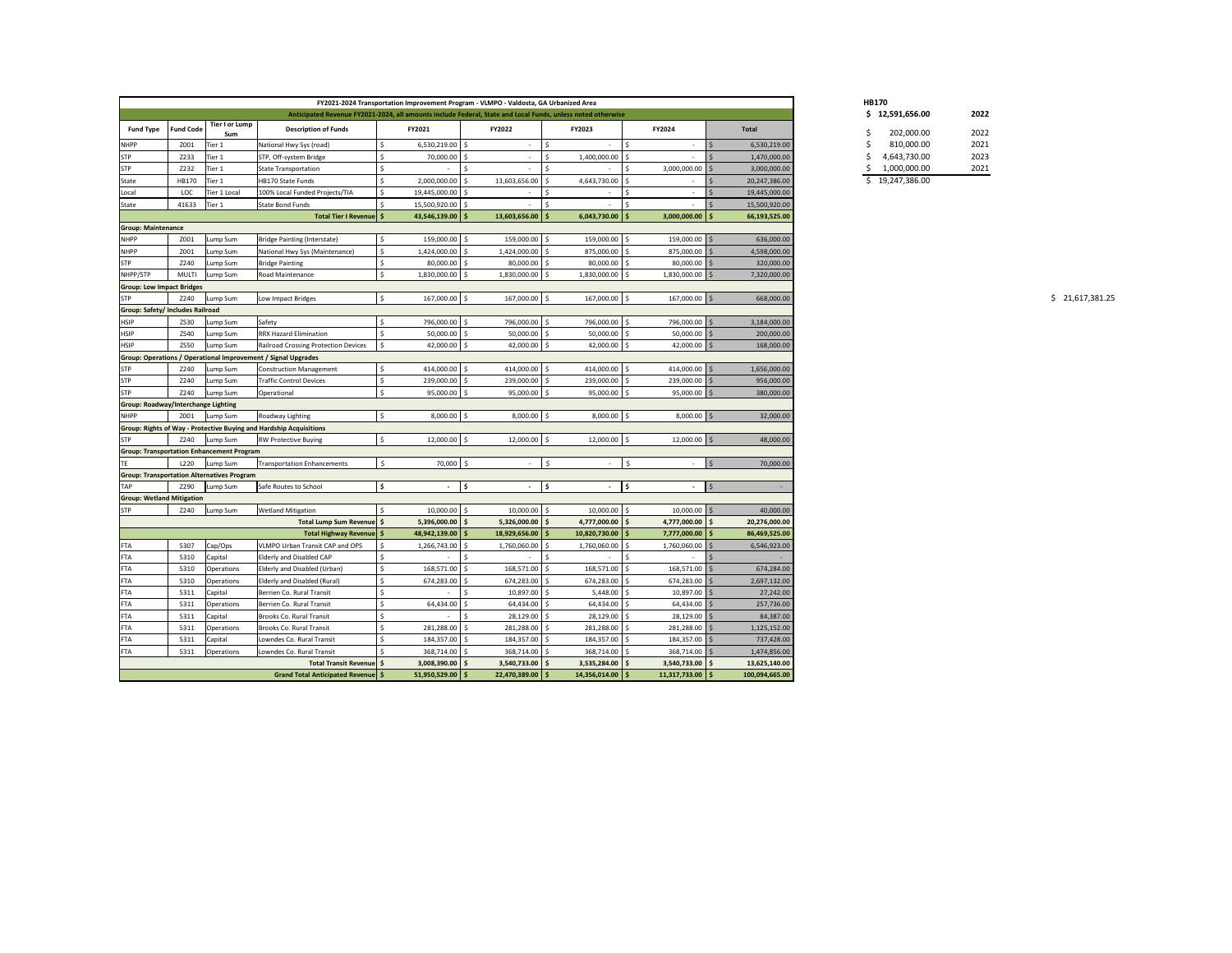| <b>PI Number</b> | <b>VLMPO ID</b> | <b>Sponsor</b> | Year                     | Project                                                                                                       | From                      | To                   | Improvement               | <b>Future</b><br>Lanes | <b>Miles</b> | YOE PE \$         | YOE ROW \$           | YOE UTIL \$         | YOE CST \$     | <b>Est.Total Cost</b> |
|------------------|-----------------|----------------|--------------------------|---------------------------------------------------------------------------------------------------------------|---------------------------|----------------------|---------------------------|------------------------|--------------|-------------------|----------------------|---------------------|----------------|-----------------------|
| 0015614          | L022            | Lowndes        |                          | 2021-2025 CR 136/Old Quitman Road @ CSX W/Valdosta                                                            | CSX #637487Y              | CSX #637487Y         | Bridge                    | N/A                    | NA.          | AUTH              | AUTH                 | $280,057.51$   \$   | 2,154,288.50   | 2,434,346.01          |
| 0013987          | L019            | Lowndes        |                          | 2021-2025   CR 274/CS 1078/Lake Park-Bellville Road                                                           | SR <sub>7</sub>           | $1-75$               | <b>Added Travel Lanes</b> |                        | 3.74         | AUTH              | AUTH                 | 1,465,500.00 \$     | 31,525,649.93  | 32,991,149.93         |
| 0010298          | G020            | GDOT           |                          | 2021-2025   I-75 @ SR 133 Phase II                                                                            | Exit 18                   | Exit 18              | Interchange               | N/A                    | <b>NA</b>    | 2,080,543.09      | $5,462,201.94$ \$    | 2,704,706.02        | 20,805,430.94  | 31,052,882.00         |
| 0014485          | G040            | GDOT           | 2021-2025 SR 31          |                                                                                                               | SR 7/ Lowndes             | SR 135/Lanier        | Passing Lanes             |                        | 15.05        | 846,118.18        | $1,692,236.37$   \$  | $1,099,953.64$   \$ | 8,461,181.83   | 12,099,490.02         |
| 0014134          | V075            | Valdosta       |                          | 2021-2025 CR 784/Jerry Jones Drive/Eager Road                                                                 | Baytree Road              | Oak Street           | <b>Center Turn Lanes</b>  |                        | 2.3          | AUTH              | $2,399,123.51$   \$  | $3,690,959.25$ \$   | 18,454,796.24  | 24,544,879.00         |
| 0010297          | G016            | GDOT           |                          | 2021-2025   I-75 @ SR 31 - Phase II                                                                           | Exit 11                   | Exit 11              | Interchange               | N/A                    | <b>NA</b>    | AUTH              | $3,539,597.51$   \$  | $5,445,534.63$ \$   | 31,653,185.97  | 40,638,318.10         |
| 0013559          | G009            | GDOT           | 2021-2025 SR 38/ US 84   |                                                                                                               | Valdosta                  | Lanier County        | <b>Median Turn Lanes</b>  | N/A                    | 11.7         | 614,250.00        | $958,230.00$   \$    | $1,474,200.00$   \$ | 7,371,000.00   | 10,417,680.00         |
| 0013556          | G008            | GDOT           | 2021-2025 SR 38/US 84    |                                                                                                               | Quitman                   | Valdosta             | <b>Median Turn Lanes</b>  | N/A                    | 8.73         | 916,650.00        | $1,191,645.00$   \$  | $1,833,300.00$   \$ | 9,166,500.00   | 13,108,095.00         |
|                  | L029            | Valdosta       | 2026-2029   Val Del Road |                                                                                                               | US 41/N. Valdosta Road    | McMillan Road        | <b>Added Travel Lanes</b> |                        | 4.32         | 2,078,914.79      | $2,702,589.23$ \$    | $4,157,829.59$ \$   | 20,789,147.95  | 29,728,481.56         |
|                  | L532            | Lowndes        |                          | 2026-2029 Howell Road Bridge                                                                                  | <b>Howell Road Bridge</b> | Howell Road Bridge   | Bridge                    | N/A                    | <b>NA</b>    | $144,612.78$   \$ | $187,996.62$ \$      | $289,225.56$ \$     | 1,446,127.81   | 2,067,962.77          |
| 0010295          | G502            | Valdosta       |                          | 2030-2033   I-75 @ SR 376 - Phase II                                                                          | Exit 5                    | Exit 5               | Interchange               | N/A                    | 0.4          | 1,522,000.00      | 20,652,000.01   \$   | $258,843.01$   \$   | 13,638,037.00  | 36,070,880.02         |
| 0010296          | G503            | Valdosta       |                          | 2030-2033   I-75 @ CR 783/Loch Laurel Road Phase II                                                           | <b>Beatty Branch</b>      | <b>Beatty Branch</b> | <b>Bridge</b>             | N/A                    | <b>NA</b>    | 1,522,000.00      | 283,000.01           | 35,000.01           | 3,011,073.00   | 4,851,073.02          |
| 0016898          | G501            | GDOT           |                          | 2034-2037 South Valdosta Truck Bypass                                                                         | Inner Perimeter Road      | St. Augustine Road   | <b>New Construction</b>   |                        | 8.56         | 13,851,157.66     | $26,668,646.83$   \$ | 27,702,315.32   \$  | 138,511,576.58 | 206,733,696.39        |
|                  | L529            | GDOT           |                          | 2038-2041   Lucas Richardson Road Extension                                                                   | Lucas Richardson Road     | Staten Road          | New Road                  |                        | 0.82         | 730,513.80        | 707,098.66 \$        | 909,365.62          | 7,305,138.01   | 9,652,116.09          |
|                  | L502            | GDOT           |                          | 2042-2045 Cherry Creek Road                                                                                   | Oak Street Ext.           | Orr Road             | <b>Added Travel Lanes</b> |                        | 2.5          | $2,515,617.39$ \$ | $3,270,302.60$   \$  | $5,031,234.77$   \$ | 25,156,173.86  | 35,973,328.62         |
|                  |                 |                |                          | YOE = Year of Expenditure; PE = Prelim. Engineering; ROW = Right-of-Way; UTIL = Utilities; CST = Construction |                           |                      |                           |                        |              |                   |                      |                     | Total: \$      | 492,364,378.52        |

# **Federal and State Constrained List of Projects**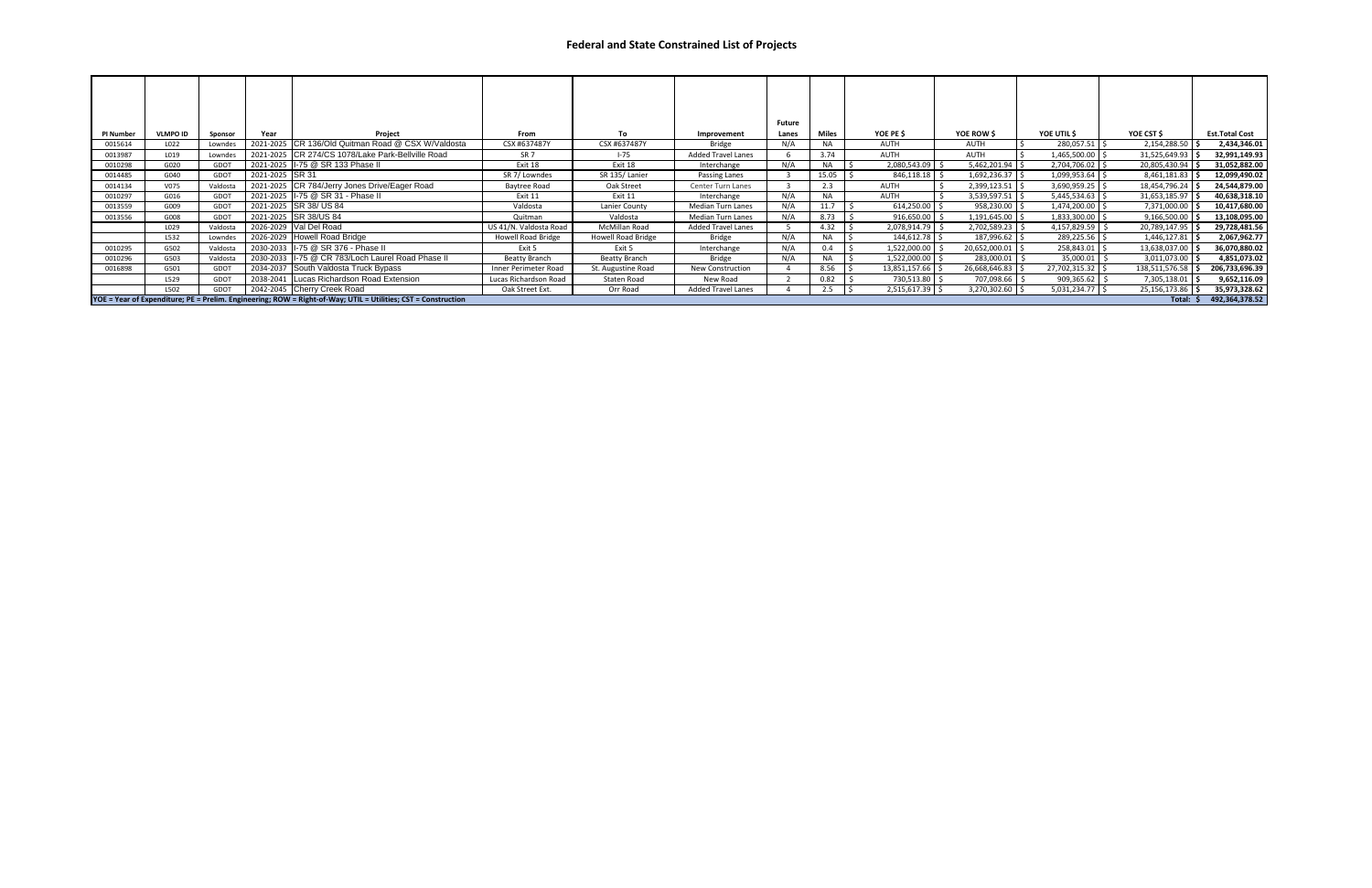# **VLMPO Project Data Sheet**

#### **Project Name: I-75 @ SR133 - Phase II (Exit 18)**

| PI Number: 0010298  | City: Valdosta | County: Lowndes                |                 |
|---------------------|----------------|--------------------------------|-----------------|
| Local Name: Exit 18 | State/US #:    | Local ID: G020                 |                 |
| Sponsor: Lowndes    | GDOT Dist: 4   | Congressional Dist: 08 - Scott | RC: Southern GA |

Project Description: The previous widening of I-75 resulted in substandard outside shoulders / clear zones remaining at several Interchange locations. The proposed project would eliminate the substandard outside shoulders / clear zones and also reconstruct the seven Overpass locations to allow for I-75 to be widened to eight / ten lanes in the future clear zones remaining.

The principle for reconstructing the various interchanges is to eliminate the Interstate substandard shoulder / clear zones and widen the cross road bridges to accommodate the future widening of I-75 to eight lanes plus "managed" lanes. **Purpose & Need:** 

| Termini From: Exit 18              |                | Termini To: Exit 18 |         |                 | Length: 0.40 mi         |                 |  |
|------------------------------------|----------------|---------------------|---------|-----------------|-------------------------|-----------------|--|
| Current AADT: 17150<br>Year: 2018  |                | # of Lanes: 4       |         | Truck %: 4.47   |                         |                 |  |
| Future AADT: 17443                 | Year: 2045     | # of Lanes: 4       |         | 85% Speed: NA   | Func. Class: Interstate |                 |  |
| Fund(s): HB170 (PE) /              |                |                     |         |                 |                         |                 |  |
| Z001 (ROW)<br><b>Project Phase</b> | FY 2021        | FY 2022             | FY 2023 | FY 2024         | <b>TIP Total</b>        | <b>2045 MTP</b> |  |
| <b>Preliminary Engineering</b>     | \$2,000,000.00 | \$0.00              | \$0.00  | \$0.00          | \$2,000,000.00          | \$0.00          |  |
| Right-Of-Way                       | \$0.00         | \$0.00              | \$0.00  | \$10,457,000.01 | \$10,457,000.01         | \$0.00          |  |
| Utility                            | \$0.00         | \$0.00              | \$0.00  | \$0.00          | \$0.00                  | \$0.00          |  |
| Construction                       | \$0.00         | \$0.00              | \$0.00  | \$0.00          | \$0.00                  | \$0.00          |  |
| Scoping                            | \$0.00         | \$0.00              | \$0.00  | \$0.00          | \$0.00                  | \$0.00          |  |
| <b>Project Cost</b>                | \$2,000,000.00 | \$0.00              | \$0.00  | \$10,457,000.01 | \$12,457,000.01         | \$31,052,882.00 |  |
| <b>Federal Cost</b>                | \$0.00         | \$0.00              | \$0.00  | \$8,365,600.01  | \$8,365,600.01          | \$0.00          |  |
| <b>State Cost</b>                  | \$2,000,000.00 | \$0.00              | \$0.00  | \$2,091,400.00  | \$4,091,400.00          | \$0.00          |  |
| Local Cost                         | \$0.00         | \$0.00              | \$0.00  | \$0.00          | \$0.00                  | \$0.00          |  |

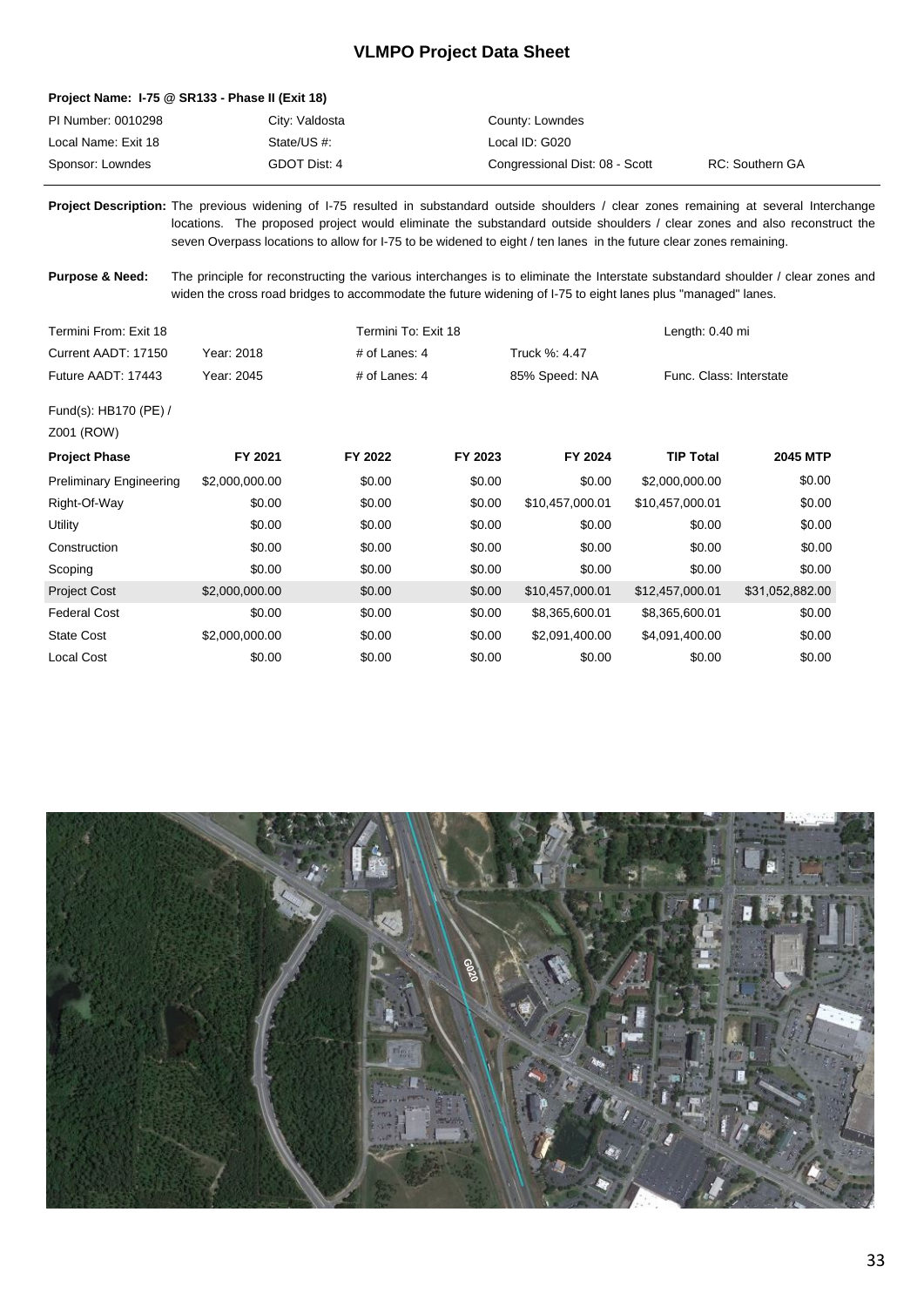### **VLMPO Project Data Sheet**

#### **Project Name: South Valdosta Truck Bypass**

| PI Number: 0016898 | Citv: 01     | County: Lowndes                |                 |
|--------------------|--------------|--------------------------------|-----------------|
| Local Name:        | State/US #:  | Local ID: G501                 |                 |
| Sponsor: GDOT      | GDOT Dist: 4 | Congressional Dist: 08 - Scott | RC: Southern GA |

Project Description: Designed as a four-lane roadway with a grass median and will more efficiently serve freight generating facilities south of downtown through geometric improvements such as improved turning radii, stopping distances, and turning lanes. The proposed project utilizing the eastern segment of Gil Harbin Industrial Boulevard will include intersection design improvements and require additional ROW on the north side of the existing roadway. The segment between Madison Highway and South Patterson Street will also require widening to the four-lane typical section. Flyover ramps are also being proposed to provide more efficient access to the new bypass by avoiding railroad crossings. The proposed project would utilize existing roadway ROW along Tucker Road. Residential areas between Griffin Avenue and South Patterson Street will require additional consideration, as the properties are needed to connect the proposed alignment to existing Howell Road to US 41/Inner Perimeter Road. The final segment of the alignment follows Inner Perimeter Road north to US 84. Many of the Southern Bypass existing two-lane alignments that are utilized will need to be widened. These roads include Howell Road, Tucker Road, and Lloyd Jackson Road.

Purpose & Need: In a Valdosta MPO-sponsored study completed in 2009, local stakeholders identified safety, noise, air quality, operating, and economic concerns of trucks traveling in close proximity to passenger vehicles and pedestrians on the US 84 one-way-pairs through downtown Valdosta. The goal of this project is to re-designate the section of US 84 through downtown as a non-NHS route, such that local government could enact truck restrictions as they wish.

| Termini From: Inner Perimeter Road |            |                    | Termini To: St. Augustine Rd |                 |  |  |
|------------------------------------|------------|--------------------|------------------------------|-----------------|--|--|
| Current AADT: 4860                 | Year: 2018 | # of Lanes: Varies | Truck %: 10                  |                 |  |  |
| Future AADT: 11264                 | Year: 2045 | # of Lanes: Varies | 85% Speed: NA                | Func. Class: NA |  |  |
| Fund(s): HB170 (SCP)               |            |                    |                              |                 |  |  |

| <b>Project Phase</b>           | FY 2021        | FY 2022 | FY 2023 | FY 2024 | <b>TIP Total</b> | <b>2045 MTP</b>  |
|--------------------------------|----------------|---------|---------|---------|------------------|------------------|
| <b>Preliminary Engineering</b> | \$0.00         | \$0.00  | \$0.00  | \$0.00  | \$0.00           | \$0.00           |
| Right-Of-Way                   | \$0.00         | \$0.00  | \$0.00  | \$0.00  | \$0.00           | \$0.00           |
| Utility                        | \$0.00         | \$0.00  | \$0.00  | \$0.00  | \$0.00           | \$0.00           |
| Construction                   | \$0.00         | \$0.00  | \$0.00  | \$0.00  | \$0.00           | \$0.00           |
| Scoping                        | \$1.000.000.00 | \$0.00  | \$0.00  | \$0.00  | \$1.000.000.00   | \$0.00           |
| <b>Project Cost</b>            | \$1,000,000.00 | \$0.00  | \$0.00  | \$0.00  | \$1.000.000.00   | \$206.733.696.39 |
| <b>Federal Cost</b>            | \$0.00         | \$0.00  | \$0.00  | \$0.00  | \$0.00           | \$0.00           |
| <b>State Cost</b>              | \$1.000.000.00 | \$0.00  | \$0.00  | \$0.00  | \$1.000.000.00   | \$0.00           |
| Local Cost                     | \$0.00         | \$0.00  | \$0.00  | \$0.00  | \$0.00           | \$0.00           |